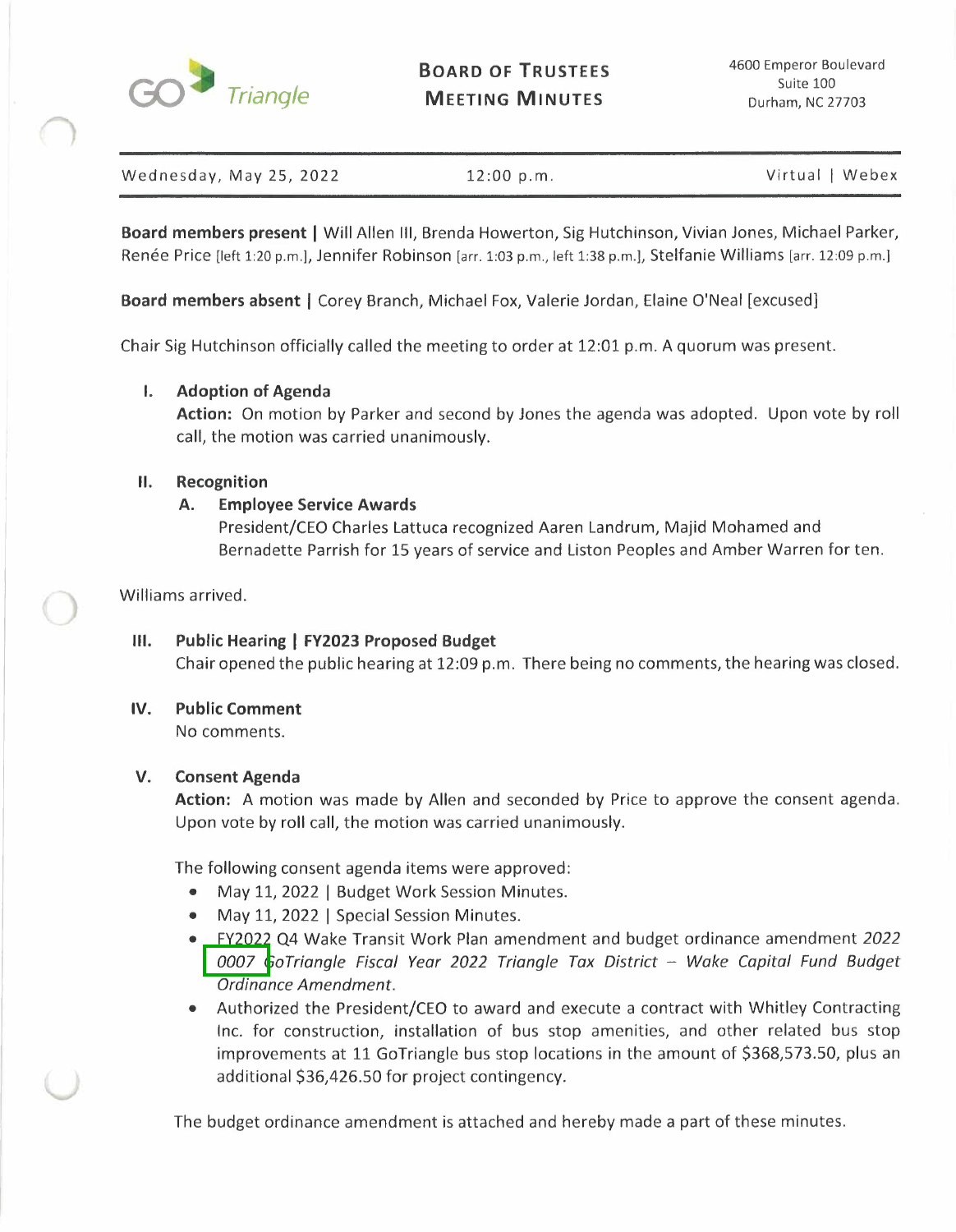#### **VI. Presentations**

#### **A. Orange County Transit Plan Update**

Meg Scully introduced Caroline Dwyer, consultant working with Orange County, to give an update on the Orange County Transit Plan process. Her presentation is attached and hereby made a part of these minutes.

Dwyer stated that the update to the plan began in 2020 but was hampered by the pandemic. Following this round of public comment, the final recommended plan will be drafted and is anticipated to be adopted in the fall. The plan includes, with the exception of the D-O LRT project, all projects from the two previous versions of the plan along with new projects funded with unallocated tax revenues, based on financial projections generated by GoTriangle for the tax district. The plan does not include any projects that would require taking on debt.

Potential projects were prioritized considering:

- unfunded priorities for transit service providers
- meets needs expressed by the public
- reflects the values identified by the Project Steering Committee [equity, environmental sustainability, economic prosperity, affordable and attainable quality of life, transportation and access for all in Orange County]
- fills the regional connectivity gap specifically between Orange and Durham counties or supports the conceptual transit vision

#### *Service Improvements in Proposed Plan*

- Chapel Hill Transit Route CW [Carrboro-UNC] Increase weekday midday frequency to 30 minutes
- Chapel Hill Transit Route HS [Morris Grove Elementary-Smith Level Rd] Add weekend service, one bus to this historically African American community
- Orange County Public Transit mobility on demand service
- Chapel Hill Transit Route NS [Eubanks Rd-Southern Village] Increase morning peak frequency to 6 minutes, extend Saturday service to 11 p.m. and Sunday service to 9 p.m.
- $\blacksquare$  15-501 project bundle consolidate GoTriangle Route 400/405 with 15 minute midday frequency and improved night and Sunday service; extend service on Chapel Hill Transit Route D to Patterson Place and Saturday service to 9 p.m.; increase morning peak frequency Chapel Hill Transit Route J to 10 minutes and 15 minute frequency until noon, extend Saturday service to 11 p.m. and Sunday service to 9 p.m.

### *Capital Projects in Proposed Plan*

- Improvements to the Fordham Blvd. and Ephesus Church Rd. intersection, including bus stop shelter amenities and pedestrian crossing improvements'
- Queue jump for transit vehicles at Fordham Blvd. and Manning Dr. intersection and shoulder running supportive infrastructure for BOSS

 $)$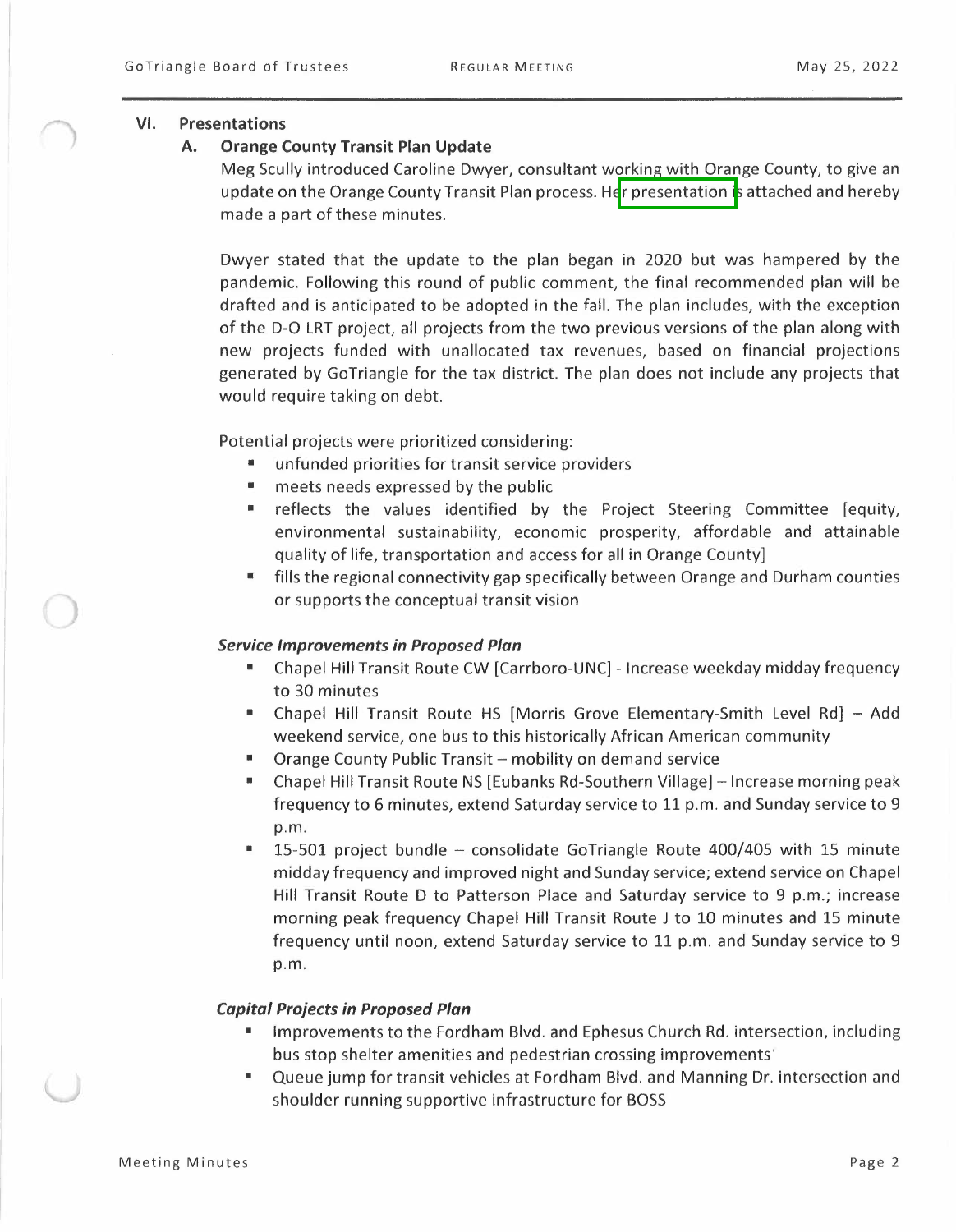### **B. Durham and Orange Transit Governance Study Update**

Jay Heikes introduced Adam Howell whose presentation is attached and hereby made a part of these minutes. Howell stated that the goals of the governance study are to create a clear, operationally efficient governance structure that ensures Durham and Orange counties' priorities are funded and implemented with County transit taxes and fees and form new levels of accountability, including development of an equitable set of processes which seek to gain community trust. To date the process has included stakeholder interviews, a joint elected officials' workshop, peer interviews and joint staff workshops.

Consensus has been reached on several of the recommendations, but a few issues have documented minority perspectives.

- Orange County Staff Working Group membership and voting structure
- Voting on annual work program and budget approval

Tabled for further discussion is a process for conflict mediation and the equitable use of net proceeds. Although census has been reached, additional discussion about the amendment process and thresholds for amendments to the multi-year plan and annual work program is needed as well as refinement to the formula for increased cost of existing services.

## *Durham Outcomes - Staff Working Group*

- Durham County, DCHC MPO and Go Triangle are voting members with two votes and signatories
- City of Durham receives one vote and is not a signatory
- Research Triangle Foundation, TJCOG, Duke University, NC Central University, Durham Tech are non-voting members

### **VII. General Business Agenda**

**A. Items Removed from Consent Agenda**  None.

### **B. Operations & Finance Committee Report**

Renée Price stated that two items were on approved on the consent agenda today. The Committee also discussed bus service and received a third quarter budget update and an update on FY2023 budget development.

## **C. Planning & Legislative Committee Report**

Vivian Jones reported that the Committee received reports on commuter rail ridership and demographics. She stated that several service and fare scenarios were evaluated.

**D. New Business**  None.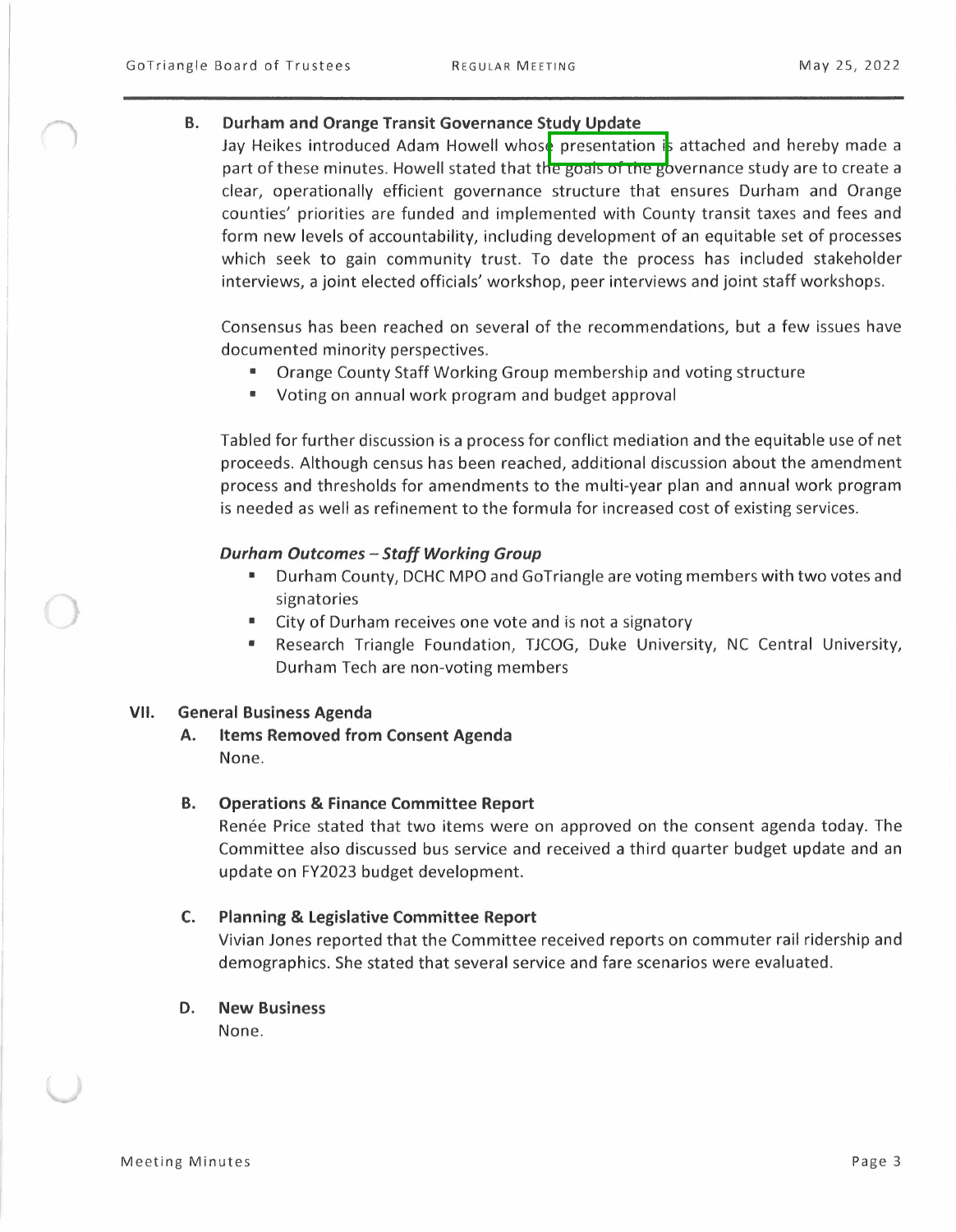### **VIII. Other Business**

### **A. President and CEO's Report**

A list of contracts approved by the president and CEO is attached and hereby made a part of these minutes. Lattuca introduced the new Chief Communications Officer, Melody Hunter-Pillion. He stated that Patrick Stephens retired on May 20 and Vinson Hines is the acting Chief of Operations during the recruitment period.

## **1. Operations Update**

The monthly report is attached and hereby made a part of these minutes. Vinson Hines thanked Lattuca for the opportunity. He highlighted that average weekday boardings last week exceeded 5,000, or 72% of pre-pandemic ridership. Saturday ridership has been flat to the pre-pandemic level at 1,900 trips. Sunday ridership has increased by 18% 1,300 since 2020.

Hines added that staff is monitoring the fuel situation. He said there have been a few supply issues.

## **2. Capital Projects Status Report**

The capital projects status report and presentation on the bus stop improvement program are attached and hereby made a part of these minutes.

Eggleston reviewed the process used for bus stop improvements:

- Assessing existing conditions
- Prioritizing locations based on ridership and other factors
- **Preparing construction groups**
- Design, permitting and right-of-way acquisition
- Construction

Eggleston then shared maps showing activity in Durham related to GoTriangle's contract for operation of Durham transit services. She said these maps are interactive on website and include photos of completed stop improvements.

- Since FY2020, improvements have been completed at 92 stops
- Currently 142 stops are in design, permitting, right-of-way or construction
- 118 stops are in the planning phase, going through feasibility analysis for prioritization in the coming year

Eggleston said that there are 1,000 bus stops in Durham County between the Go Triangle and GoDurham systems. The Durham Transit Plan has included funding to improve all the stops in Durham County in coming years. A bus stop optimization study has begun to look at all stops in Durham.

Allen stated with funding coming from the Durham Transit Plan this work seems to be outside the contract with the City of Durham for operation of transit services. He asked for a presentation on GoTriangle's roles and responsibilities related to the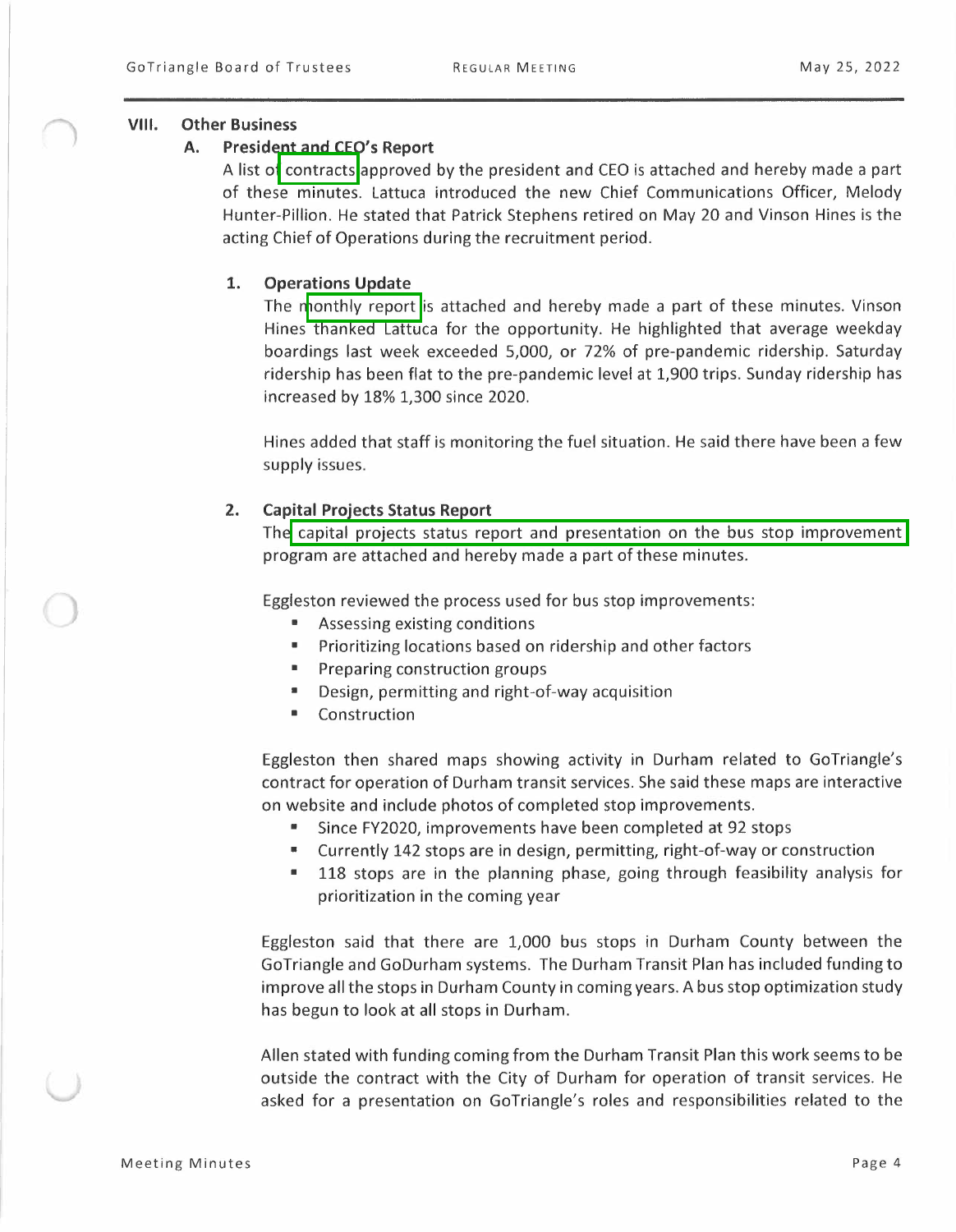contract with the City of Durham. Howerton agreed that this information would be helpful to the Board.

Eggleston then stated that improvements have been completed or are in progress at 35 stops in Wake County to date. Stops within the GoRaleigh and GoCary network are managed by those systems in contrast to the relationship GoTriangle has with Durham. She stated that across the region, funding for bus stop improvements comes from the county transit plans; however, responsibility for implementing the improvements is shared among more entities in Wake and Orange counties.

Eggleston stated similarly in Orange County, there are GoTriangle stops, Chapel Hill Transit stops and some Orange County Public Transportation stops. The funding available for improvements is much more restricted. To date improvements to ten stops have been completed or are in progress. She said there is no future pipeline of funding for stop improvements in Orange County compared to Durham and Wake counties.

Eggleston reported that during the summer Go Triangle will update the field inventory of GoDurham and GoTriangle stops. Increased coordination between the various parties will improve the process for making improvements and reduce the amount of time it takes to move those stops from prioritization to construction.

#### ) **B. General Counsel's Report**

Byron Smith reported that progress continues on RUS Bus negotiations.

#### **C. Chair's Report**

Chair Hutchinson congratulated Renée Price on her win in the North Carolina House of Representatives District 50 primary. He also noted that the return to in-person meetings will be based on the completion of renovations to the Board Room.

#### **D. Board Member Reports**

#### **1. CAMPO Executive Board Representative**

Will Allen Ill reported that CAMPO also approved the Wake FY2022 Q4 amendments and a Wake Transit financial review. There were public hearings on the strategic plan update and the Wake Transit FY2023 work plan. The first strategic plan update since 2015 was approved. Presentations were received from ITRE on the regional travel survey update and from TJCOG on electric vehicle and infrastructure updates.

## **2. Regional Transportation Alliance (RTA) Representative**  No report.

## **3. DCHC MPO Board Representative**  Report given at May 11 Board of Trustees meeting.